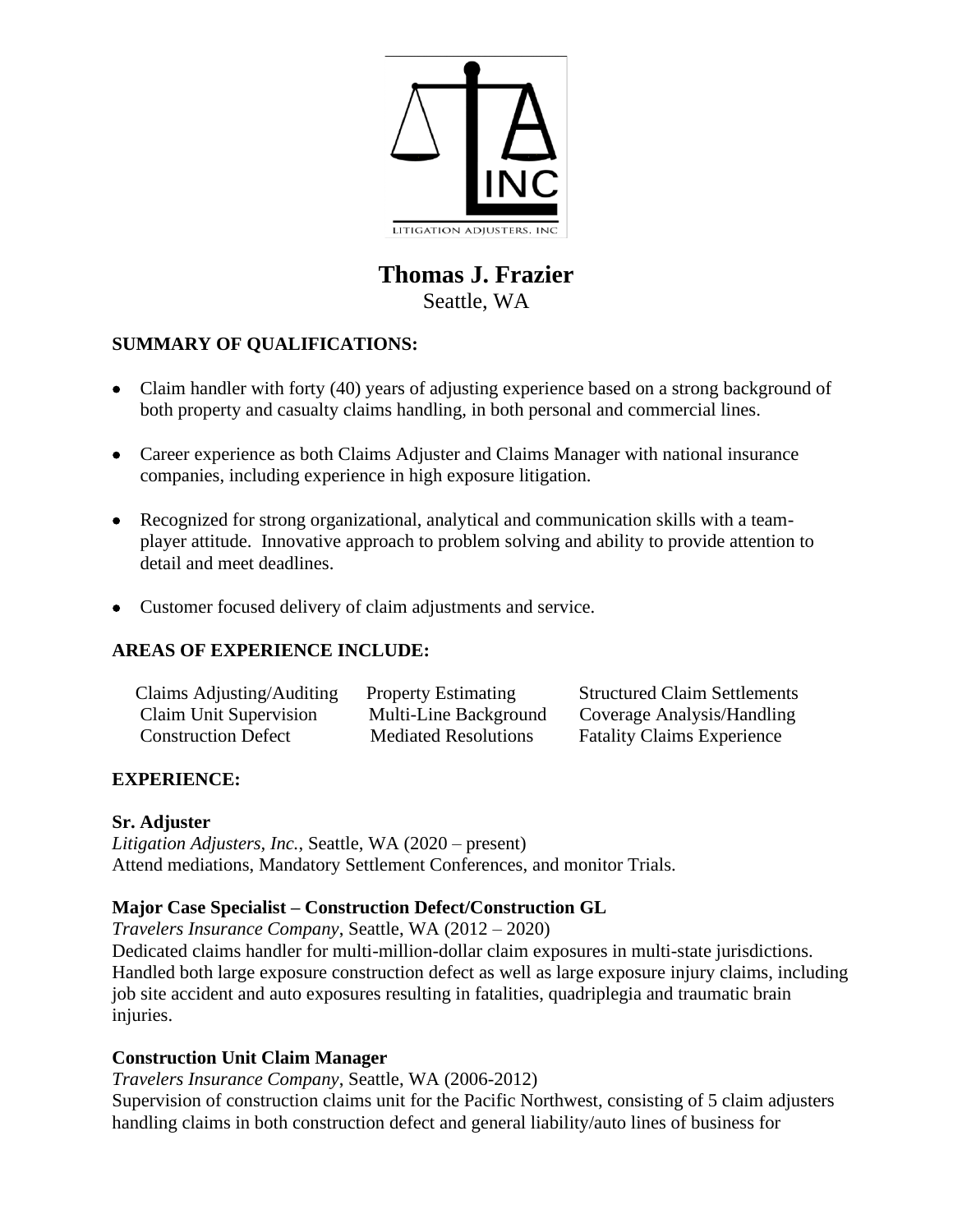

construction accounts. Responsible for the oversight of claims within authority; and file quality expectations. Manage and develop individual career path of staffs, administer performance feedback and coaching. Partner with underwriting business leads to effectuate customer service expectations to current and prospective construction accounts.

# **Construction Senior Technical Specialist**

*Travelers Insurance Company*, Seattle, WA (2004-2008) Dedicated construction defect claims handler for the Pacific Northwest region. Investigated claims and coverage for construction defect litigation filed against insured construction accounts. Managed litigation and assured successful contractual risk transfer when appropriate. Attended multi party mediations and successfully negotiated effective resolutions.

#### **Unit Claim Manager**

## *St. Paul Insurance Companies***,** Seattle, WA (1998-2004)

Supervision of six claim adjusters in claims unit, responsible for claims in the general commercial lines claim division. Held responsibility for the oversight of claim unit activities and settlement authorities. Assisted in coaching and development of staff and implementation of new department programs. Administered performance reviews and human resources activities. Monitored and assisted in achieving claim department objectives, while working cooperatively with internal and external business partners.

#### **Senior Claim Representative**

#### *USF+G Insurance*, Seattle, WA (1995-1998)

Responsible for handling larger liability and property claims within geographic territory, with increased home-office authority. Claim representative/liaison for large commercial accounts written by Seattle office. Utilized computer based estimating systems and computer support systems.

#### **Claim Supervisor**

#### *USF+G Insurance*, Seattle, WA (1988-1995)

Supervise five (5) multi-line adjusters and three clerical support staff. Perform file audits and assure adherence to company policies and procedures. Complete performance appraisals and assist in coaching and counseling activity. Serve on large loss committee and monitor litigation management plans. Monitor and handle environmental and coverage claim files. Member of numerous service teams and target market segments.

# **Adjuster/Senior Adjuster**

#### *USF+G Insurance*, Boise, ID (1985-1988)

Multi-line adjuster for southwest Idaho territory. Investigated and negotiated casualty and property claims in excess of \$100,000. Served on catastrophe duties. Handled workers compensation time loss claims. Serviced agency territory for southwest Idaho.